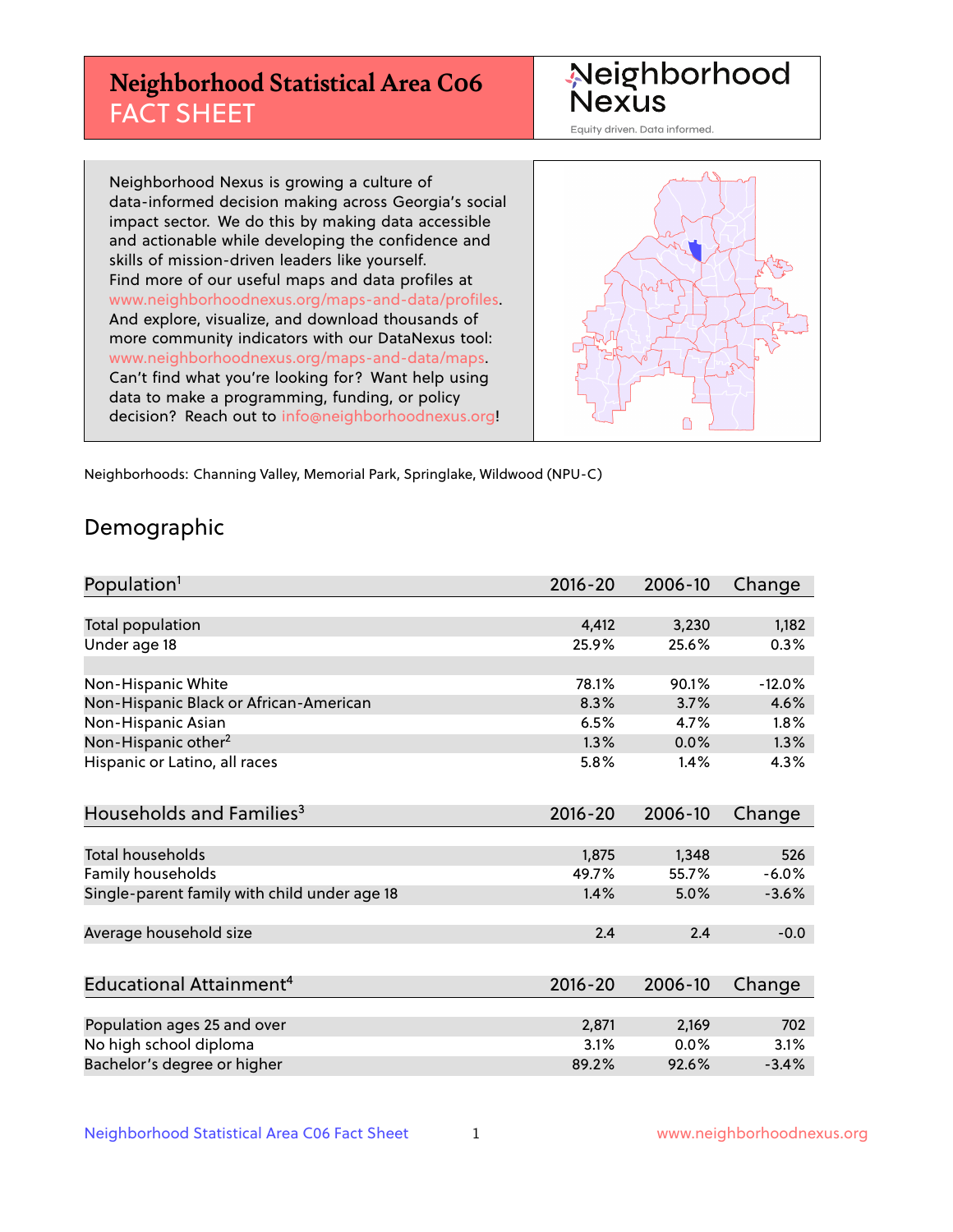# Change Measures, continued...

| Employment <sup>5</sup>                                 | $2016 - 20$   | 2006-10        | Change           |
|---------------------------------------------------------|---------------|----------------|------------------|
|                                                         |               |                |                  |
| Total workers residing in Neighborhood Statistical Area | 2,246<br>8.7% | 1,112<br>10.6% | 1,134<br>$-1.9%$ |
| Workers with earnings \$1250/month or less              | 14.2%         | 22.6%          | $-8.4%$          |
| Workers with earnings \$1251/month to \$3333/month      | 77.1%         | 66.8%          | 10.3%            |
| Workers with earnings greater than \$3333/month         |               |                |                  |
| Total jobs located in Neighborhood Statistical Area     | 1,093         | 759            | 334              |
| Jobs with earnings \$1250/month or less                 | 34.6%         | 39.8%          | $-5.2%$          |
| Jobs with earnings \$1251/month to \$3333/month         | 38.6%         | 39.4%          | $-0.8%$          |
| Jobs with earnings greater than \$3333/month            | 26.8%         | 20.8%          | 6.0%             |
|                                                         |               |                |                  |
| Jobs/workers ratio                                      | 0.5           | 0.7            | $-0.2$           |
|                                                         |               |                |                  |
| Income and Poverty <sup>6</sup>                         | 2016-20       | 2006-10        | Change           |
|                                                         |               |                |                  |
| Median household income                                 | \$110,493     | \$126,194      | $-$15,701$       |
|                                                         |               |                |                  |
| Population for whom poverty status is determined        | 4,412         | 3,230          | 1,182            |
| Population below poverty                                | 3.4%          | 5.1%           | $-1.7%$          |
| Housing <sup>7</sup>                                    | 2016-20       | 2006-10        | Change           |
|                                                         |               |                |                  |
| Total housing units                                     | 1,961         | 1,525          | 436              |
| Occupied housing units                                  | 95.6%         | 88.4%          | 7.2%             |
| Vacant housing units                                    | 4.4%          | 11.6%          | $-7.2%$          |
|                                                         |               |                |                  |
| Occupied housing units                                  | 1,875         | 1,348          | 526              |
| Owner occupied housing units                            | 48.8%         | 71.1%          | $-22.3%$         |
| Renter occupied housing units                           | 51.2%         | 28.9%          | 22.3%            |
|                                                         |               |                |                  |
| Access to a Vehicle <sup>8</sup>                        | $2016 - 20$   | 2006-10        | Change           |
|                                                         |               |                |                  |
| Occupied housing units                                  | 1,875         | 1,348          | 526              |
| No vehicle available                                    | 5.4%          | 0.7%           | 4.7%             |
|                                                         |               |                |                  |
| Crime Rates, per 10,000 Population <sup>9</sup>         | 2017-21       | 2012-16        | Change           |
|                                                         |               |                |                  |
| All Part I crimes                                       | 360.0         | 313.1          | 46.9             |
| Violent crime                                           | 19.9          | 16.0           | 4.0              |
| Murder                                                  | 0.5           | 0.0            | 0.5              |
| Robbery                                                 | 10.0          | 11.8           | $-1.9$           |
| Aggravated assault                                      | 9.5           | 4.1            | 5.4              |
| Property crime                                          | 340.0         | 297.1          | 42.9             |
| <b>Burglary</b>                                         | 24.9          | 40.1           | $-15.2$          |
| Larceny                                                 | 266.6         | 235.2          | 31.4             |
| Vehicle theft                                           | 48.5          | 21.9           | 26.6             |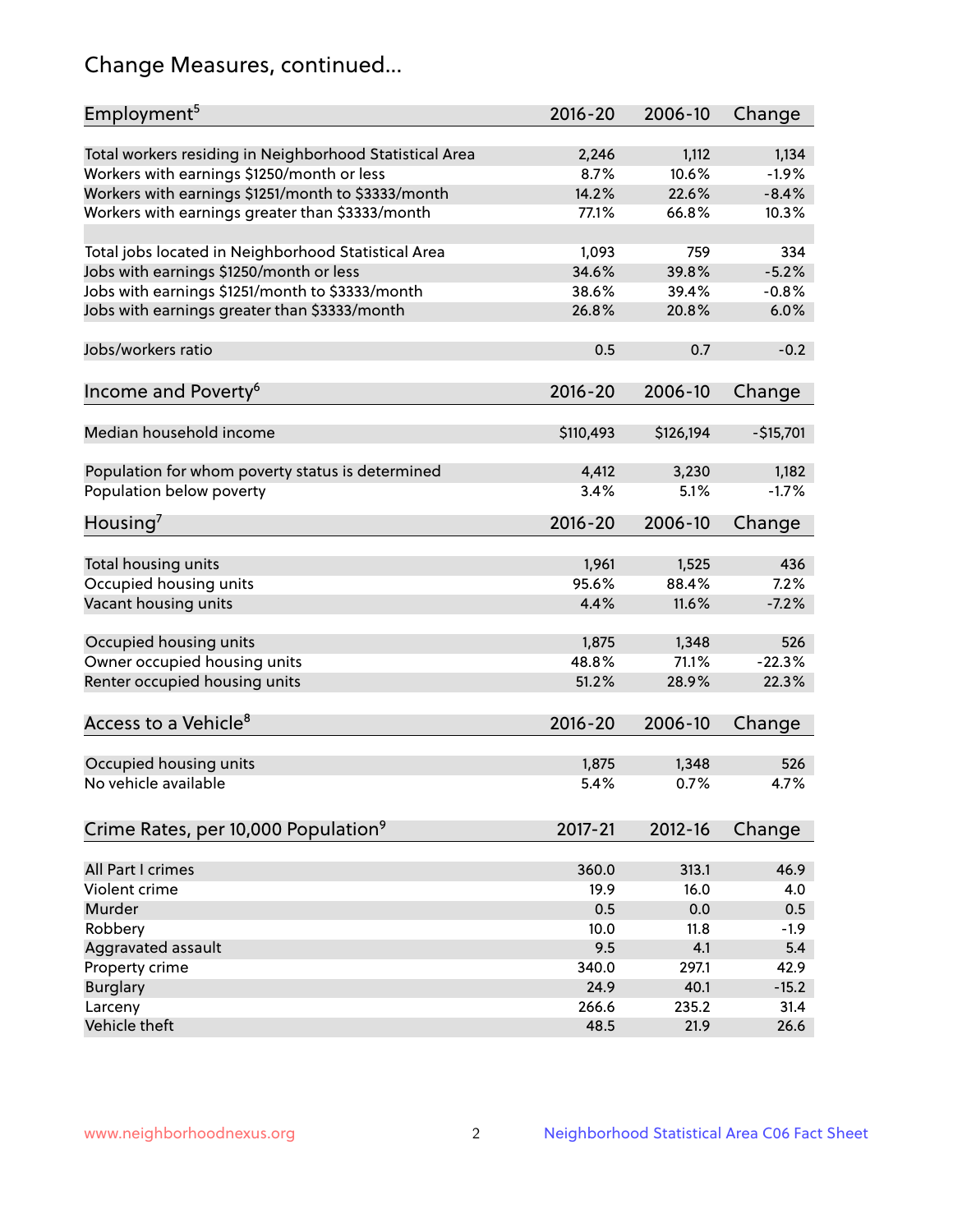# Current Data: Demographic

| Sex and Age, 2016-20 <sup>10</sup>                    | <b>Estimate</b> | Margin of Error        |
|-------------------------------------------------------|-----------------|------------------------|
| Total population                                      | 4,412           | ±435                   |
| Male                                                  | 49.0%           | $\pm$ 4.9%             |
| Female                                                | 51.0%           | $\pm$ 4.9%             |
| Under 5 years                                         | 7.9%            | $\pm 2.7\%$            |
| 5 to 9 years                                          | 9.5%            | $\pm 2.7\%$            |
| 10 to 14 years                                        | 5.5%            | $\pm 2.4\%$            |
| 15 to 19 years                                        | 4.1%            | $\pm 2.3\%$            |
| 20 to 24 years                                        | 7.9%            | $\pm$ 3.3%             |
| 25 to 34 years                                        | 30.6%           | $\pm$ 6.5%             |
| 35 to 44 years                                        | 14.4%           | $\pm 2.9\%$            |
| 45 to 54 years                                        | 9.4%            | $\pm 2.3\%$            |
| 55 to 59 years                                        | 3.4%            | ±1.4%                  |
| 60 to 64 years                                        | 2.6%            | $\pm 1.5\%$            |
| 65 to 74 years                                        | 2.9%            | $\pm1.5\%$             |
| 75 to 84 years                                        | 1.5%            | $\pm$ 0.9%             |
| 85 years and over                                     | 0.2%            | $\pm$ 0.6%             |
| Median age (years)                                    | 30.8            | $\pm$ 0.6              |
| Race and Ethnicity, 2016-20 <sup>11</sup>             | <b>Estimate</b> | Margin of Error        |
| <b>Total population</b>                               | 4,412           | ±435                   |
| Hispanic or Latino (of any race)                      | 5.8%            | $\pm$ 4.2%             |
| Not Hispanic or Latino                                | 94.2%           | ±13.1%                 |
| White alone                                           | 78.1%           | $\pm$ 5.1%             |
| Black or African American alone                       | 8.3%            | $\pm$ 4.4%             |
| American Indian and Alaska Native alone               | 0.3%            | $\pm$ 0.6%             |
| Asian alone                                           | 6.5%            | ±4.3%                  |
| Native Hawaiian and other Pacific Islander alone      | 0.0%            | $\pm$ 0.4%             |
| Some other race alone                                 | 0.0%            | $\pm$ 0.4%             |
| Two or more races                                     | 1.0%            | $\pm$ 1.2%             |
| U.S. Citizenship Status, 2016-20 <sup>12</sup>        | Estimate        | <b>Margin of Error</b> |
| Foreign-born population                               | 396             | ±212                   |
| Naturalized U.S. citizen                              | 41.7%           | ±18.8%                 |
| Not a U.S. citizen                                    | 58.3%           | ±34.0%                 |
| Citizen, Voting Age Population, 2016-20 <sup>13</sup> | <b>Estimate</b> | Margin of Error        |
| Citizen, 18 and over population                       | 3,076           | $\pm$ 310              |
| Male                                                  | 48.1%           | $\pm$ 5.4%             |
| Female                                                | 51.9%           | $\pm 4.6\%$            |
|                                                       |                 |                        |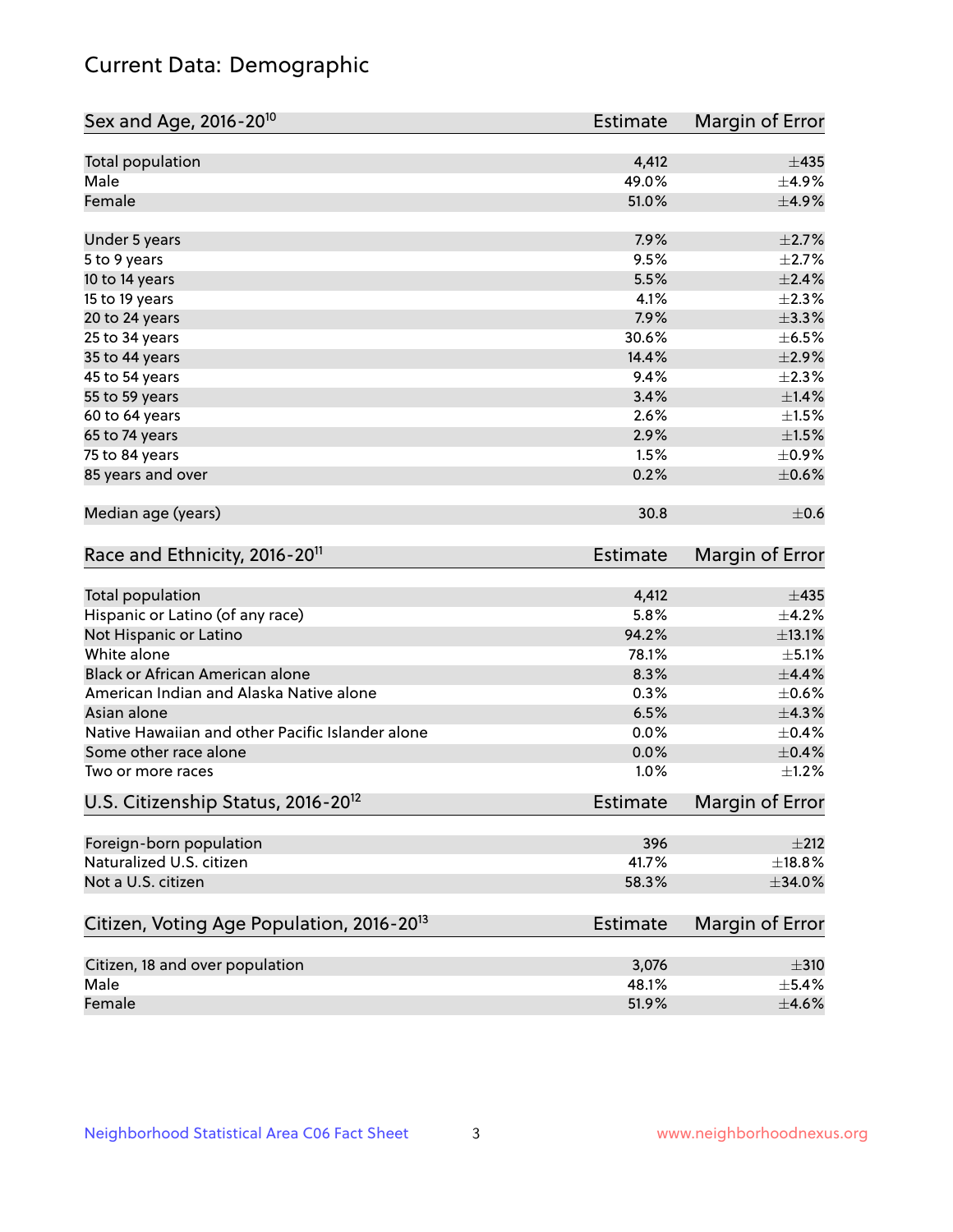# Current Data: Economic

| Income, 2016-20 <sup>14</sup>                                     | Estimate  | Margin of Error |
|-------------------------------------------------------------------|-----------|-----------------|
|                                                                   |           |                 |
| All households                                                    | 1,875     | $\pm 207$       |
| Less than \$10,000                                                | 3.3%      | $\pm$ 4.5%      |
| \$10,000 to \$14,999                                              | 0.5%      | $\pm 1.0\%$     |
| \$15,000 to \$24,999                                              | 6.3%      | ±7.4%           |
| \$25,000 to \$34,999                                              | 3.9%      | $\pm$ 3.2%      |
| \$35,000 to \$49,999                                              | 9.2%      | $\pm$ 7.6%      |
| \$50,000 to \$74,999                                              | 18.5%     | $\pm$ 6.9%      |
| \$75,000 to \$99,999                                              | 5.9%      | $\pm 3.6\%$     |
| \$100,000 to \$149,999                                            | 12.8%     | $\pm$ 5.3%      |
| \$150,000 to \$199,999                                            | 7.6%      | $\pm$ 4.4%      |
| \$200,000 or more                                                 | 32.1%     | $\pm$ 5.9%      |
| Median household income (dollars)                                 | \$110,493 | ±19,164         |
| Mean household income (dollars)                                   | \$185,030 | $±$ 24,569      |
| Households with earnings                                          | 95.8%     | $\pm 2.2\%$     |
| Mean earnings (dollars)                                           | \$182,797 | $±$ 23,200      |
| Households with Social Security                                   | 5.8%      | $\pm 1.9\%$     |
| Mean Social Security income (dollars)                             | \$12,528  | $\pm$ 5,467     |
| Households with retirement income                                 | 5.8%      | $\pm 2.3\%$     |
| Mean retirement income (dollars)                                  | \$40,596  | ±11,733         |
| Households with Supplemental Security Income                      | 1.9%      | $\pm 1.5\%$     |
| Mean Supplemental Security Income (dollars)                       | \$13,433  | ± 6,949         |
| Households with cash public assistance income                     | 0.0%      | $\pm1.0\%$      |
| Mean cash public assistance income (dollars)                      | t         | $\ddagger$      |
| Households with Food Stamp/SNAP benefits in the past 12<br>months | 0.0%      | $\pm1.0\%$      |
| Family households                                                 | 931       | ±134            |
| Less than \$10,000                                                | 0.0%      | $\pm 2.0\%$     |
| \$10,000 to \$14,999                                              | 0.0%      | $\pm 2.0\%$     |
| \$15,000 to \$24,999                                              | 0.0%      | $\pm 2.8\%$     |
| \$25,000 to \$34,999                                              | 0.9%      | $\pm 3.0\%$     |
| \$35,000 to \$49,999                                              | 0.0%      | ±3.4%           |
| \$50,000 to \$74,999                                              | 11.3%     | $\pm$ 7.7%      |
| \$75,000 to \$99,999                                              | 2.6%      | $\pm$ 3.2%      |
| \$100,000 to \$149,999                                            | 12.7%     | $\pm$ 6.9%      |
| \$150,000 to \$199,999                                            | 13.1%     | $\pm$ 8.1%      |
| \$200,000 or more                                                 | 59.4%     | $\pm$ 9.7%      |
| Median family income (dollars)                                    | t         | t               |
| Mean family income (dollars)                                      | \$290,650 | ±39,520         |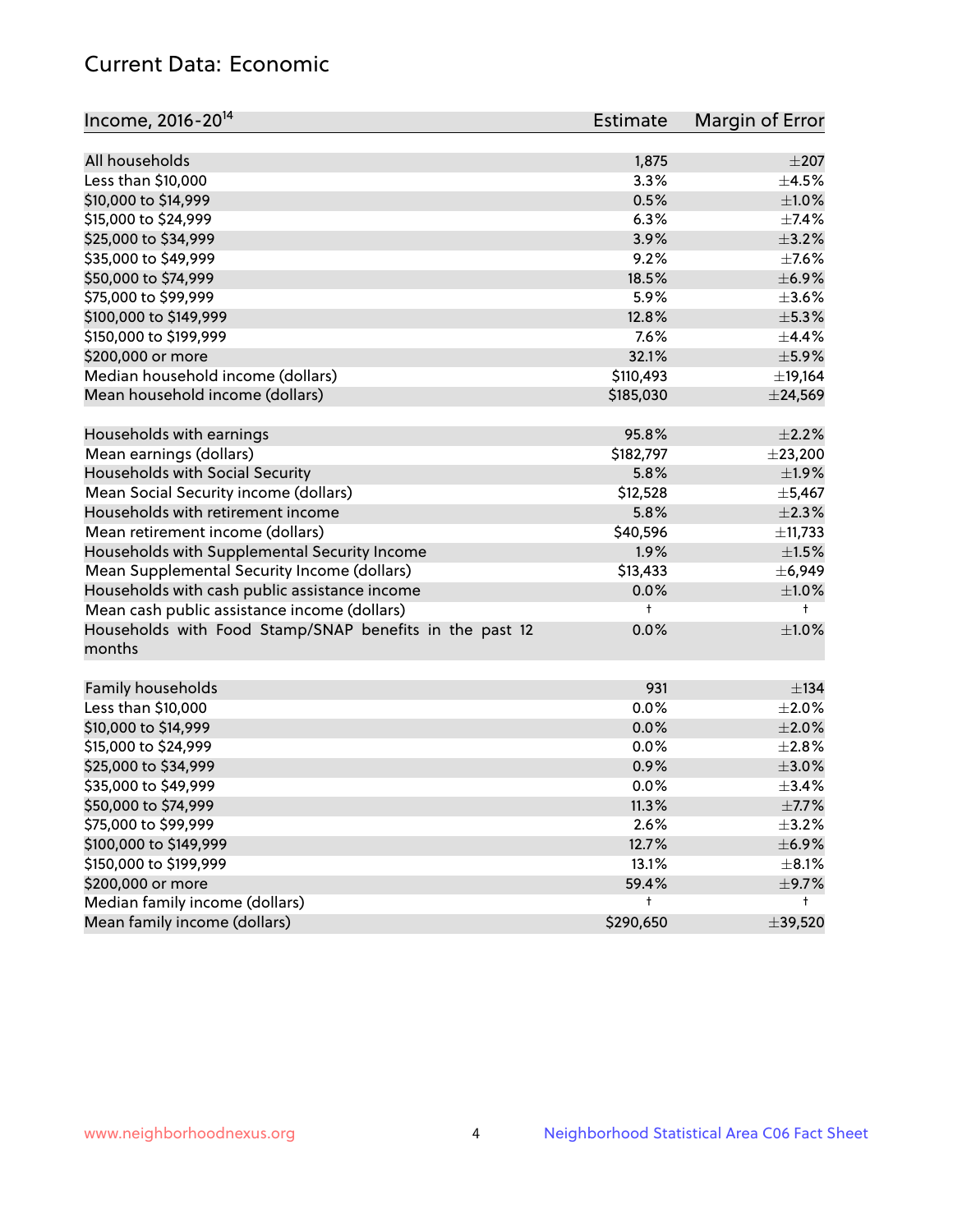# Current Data: Economic, continued...

| Income, 2016-20, continued <sup>15</sup>                              | <b>Estimate</b> | Margin of Error        |
|-----------------------------------------------------------------------|-----------------|------------------------|
|                                                                       |                 |                        |
| Nonfamily households                                                  | 943             | $\pm$ 192              |
| Median nonfamily income (dollars)                                     | \$54,734        | ± 6,722                |
| Mean nonfamily income (dollars)                                       | \$80,137        | $±$ 23,346             |
| Median earnings for workers (dollars)                                 | \$68,470        | ±5,601                 |
| Median earnings for male full-time, year-round workers<br>(dollars)   | t               | $\ddagger$             |
| Median earnings for female full-time, year-round workers<br>(dollars) | \$61,420        | ±9,217                 |
| Per capita income (dollars)                                           | \$79,279        | ±11,054                |
| Families Below Poverty Level, 2016-20 <sup>16</sup>                   | Estimate        | <b>Margin of Error</b> |
|                                                                       |                 |                        |
| <b>All Families</b>                                                   | 931             | $\pm$ 134              |
| Percent below poverty                                                 | 0.0%            | $\pm 2.0\%$            |
| Families with related children under 18 years                         | 578             | $\pm$ 115              |
| Percent below poverty                                                 | 0.0%            | $\pm$ 5.4%             |
| Families with related children under 5 years only                     | 116             | $\pm$ 86               |
| Percent below poverty                                                 | 0.0%            | ±27.1%                 |
| Married couple families                                               | 887             | $\pm$ 136              |
| Percent below poverty                                                 | 0.0%            | $\pm 2.0\%$            |
| Married couple families with related children under 18 years          | 551             | $\pm 105$              |
| Percent below poverty                                                 | $0.0\%$         | ±3.3%                  |
| Married couple families with related children under 5 years           | 116             | ±77                    |
| Percent below poverty                                                 | $0.0\%$         | ±15.7%                 |
| Families with female householder, no spouse present                   | 44              | $\pm$ 44               |
| Percent below poverty                                                 | 0.0%            | ±41.0%                 |
| Families with female householder, no spouse present with              | 27              | $\pm$ 39               |
| related children under 18 years                                       |                 |                        |
| Percent below poverty                                                 | 0.0%            | ±68.1%                 |
| Families with female householder, no spouse present with              | 0               | $\pm 26$               |
| related children under 5 years                                        |                 |                        |
| Percent below poverty                                                 | $\ddagger$      | $\ddagger$             |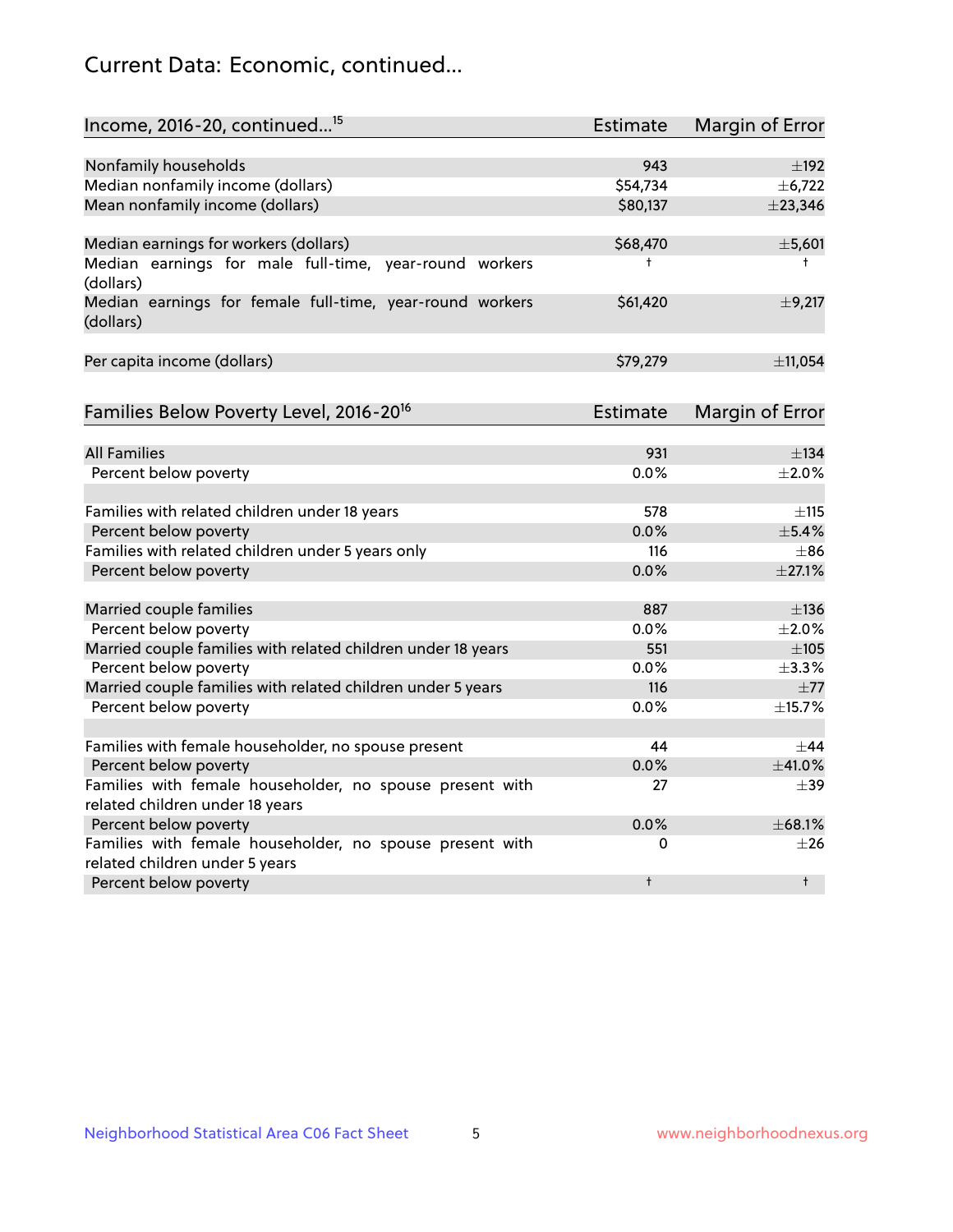# Current Data: Economic, continued...

| People Below Poverty Level, 2016-20 <sup>17</sup> | <b>Estimate</b> | Margin of Error |
|---------------------------------------------------|-----------------|-----------------|
|                                                   |                 |                 |
| Total population                                  | 4,412           | $\pm 435$       |
| Percent below poverty                             | 3.4%            | $+2.8%$         |
| Population under 18 years                         | 1,142           | $\pm 231$       |
| Percent below poverty                             | 0.6%            | $\pm$ 5.5%      |
| Population 18 years and over                      | 3,269           | $\pm$ 407       |
| Percent below poverty                             | 4.4%            | $\pm 4.0\%$     |
| Population 18 to 64 years                         | 3,066           | $\pm 400$       |
| Percent below poverty                             | 4.7%            | ±4.1%           |
| Population 65 years and over                      | 203             | $\pm$ 76        |
| Percent below poverty                             | 0.0%            | ±17.9%          |

| Poverty by Race/Ethnicity, 2016-20 <sup>18</sup> | Estimate |             |
|--------------------------------------------------|----------|-------------|
|                                                  |          |             |
| Non-Hispanic White population                    | 3,447    | $\pm$ 407   |
| Percent below poverty                            | $1.0\%$  | $\pm 1.0\%$ |
| <b>Black population</b>                          | 366      | ±199        |
| Percent below poverty                            | 18.8%    | $\pm$ 22.7% |
| Asian population                                 | 356      | $\pm 218$   |
| Percent below poverty                            | 8.8%     | $\pm$ 17.3% |
| Hispanic or Latino population                    | 255      | $\pm$ 187   |
| Percent below poverty                            | 5.8%     | ±10.4%      |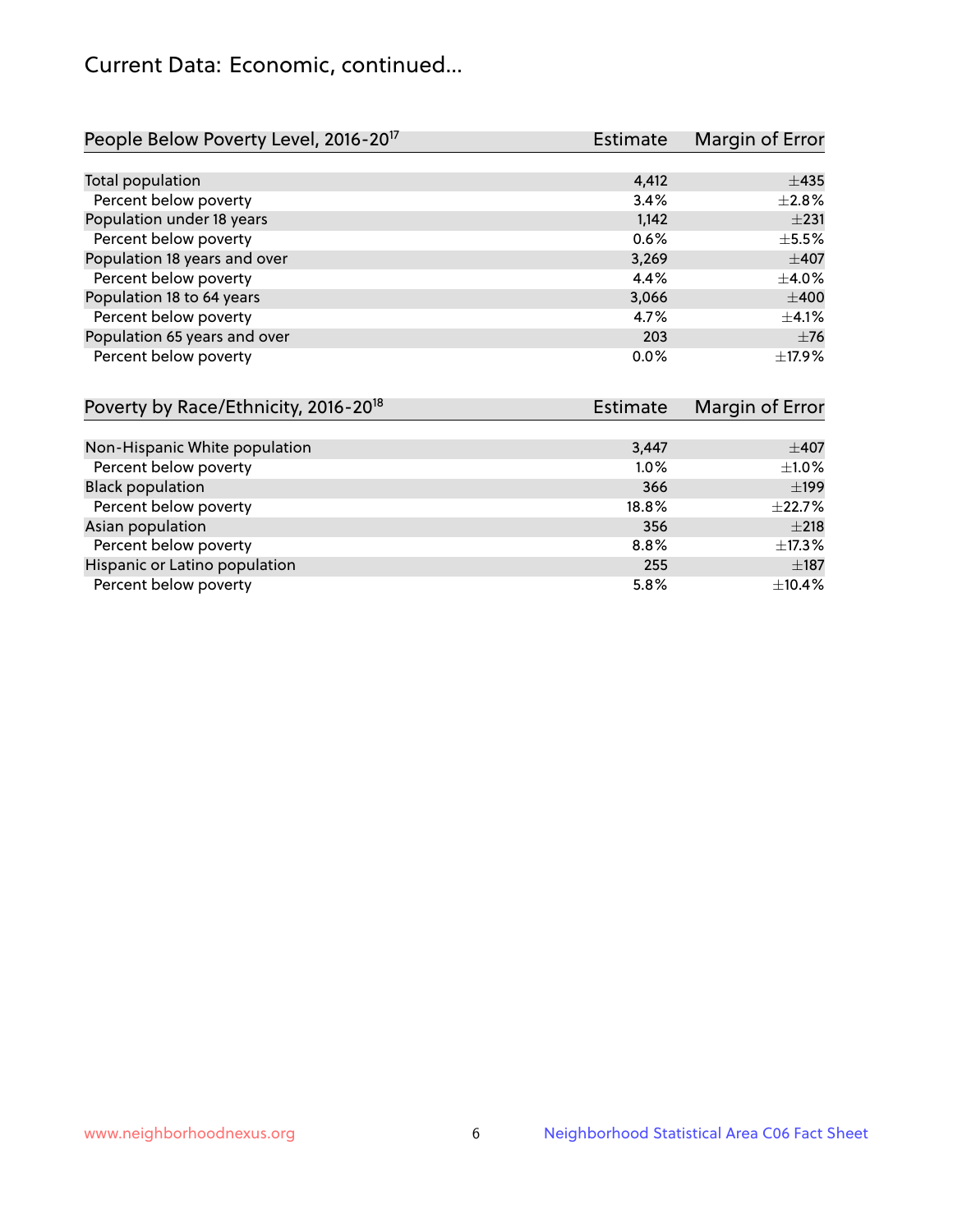# Current Data: Employment

| Employment Status, 2016-20 <sup>19</sup>                      | <b>Estimate</b> | Margin of Error |
|---------------------------------------------------------------|-----------------|-----------------|
|                                                               |                 |                 |
| Population 16 years and over                                  | 3,378           | $\pm$ 377       |
| In labor force                                                | 83.2%           | $\pm$ 6.6%      |
| Civilian labor force                                          | 83.2%           | $\pm$ 6.6%      |
| Employed                                                      | 80.9%           | $\pm$ 6.5%      |
| Unemployed                                                    | 2.3%            | $\pm 3.8\%$     |
| <b>Armed Forces</b>                                           | 0.0%            | $\pm 2.4\%$     |
| Not in labor force                                            | 16.8%           | $\pm$ 4.9%      |
| Civilian labor force                                          | 2,809           | $\pm$ 385       |
| <b>Unemployment Rate</b>                                      | 2.8%            | $\pm 4.6\%$     |
|                                                               |                 |                 |
| Females 16 years and over<br>In labor force                   | 1,781<br>80.7%  | ±270<br>±10.8%  |
| Civilian labor force                                          | 80.7%           | ±10.8%          |
|                                                               |                 |                 |
| Employed                                                      | 76.4%           | $\pm 10.5\%$    |
| Own children of the householder under 6 years                 | 416             | ±148            |
| All parents in family in labor force                          | 84.3%           | ±20.8%          |
|                                                               |                 |                 |
| Own children of the householder 6 to 17 years                 | 720             | ±155            |
| All parents in family in labor force                          | 58.6%           | ±18.8%          |
| Industry, 2016-20 <sup>20</sup>                               | Estimate        | Margin of Error |
|                                                               |                 |                 |
| Civilian employed population 16 years and over                | 2,732           | $\pm$ 375       |
| Agriculture, forestry, fishing and hunting, and mining        | 0.0%            | $\pm$ 0.9%      |
| Construction                                                  | 3.4%            | $\pm 2.1\%$     |
| Manufacturing                                                 | 7.3%            | $\pm 3.5\%$     |
| Wholesale trade                                               | 3.4%            | $\pm 2.9\%$     |
| Retail trade                                                  | 5.6%            | ±4.4%           |
| Transportation and warehousing, and utilities                 | 5.0%            | $\pm 2.9\%$     |
| Information                                                   | 5.4%            | $\pm$ 4.1%      |
| Finance and insurance, and real estate and rental and leasing | 12.1%           | $\pm$ 3.7%      |
| Professional, scientific, and management, and administrative  | 26.7%           | $\pm$ 6.6%      |
| and waste management services                                 |                 |                 |
| Educational services, and health care and social assistance   | 20.7%           | $\pm$ 6.6%      |
| Arts, entertainment, and recreation, and accommodation and    | 7.7%            | $\pm$ 4.3%      |
| food services                                                 |                 |                 |
| Other services, except public administration                  | 1.1%            | $\pm 1.5\%$     |
| Public administration                                         | 1.7%            | $\pm 2.6\%$     |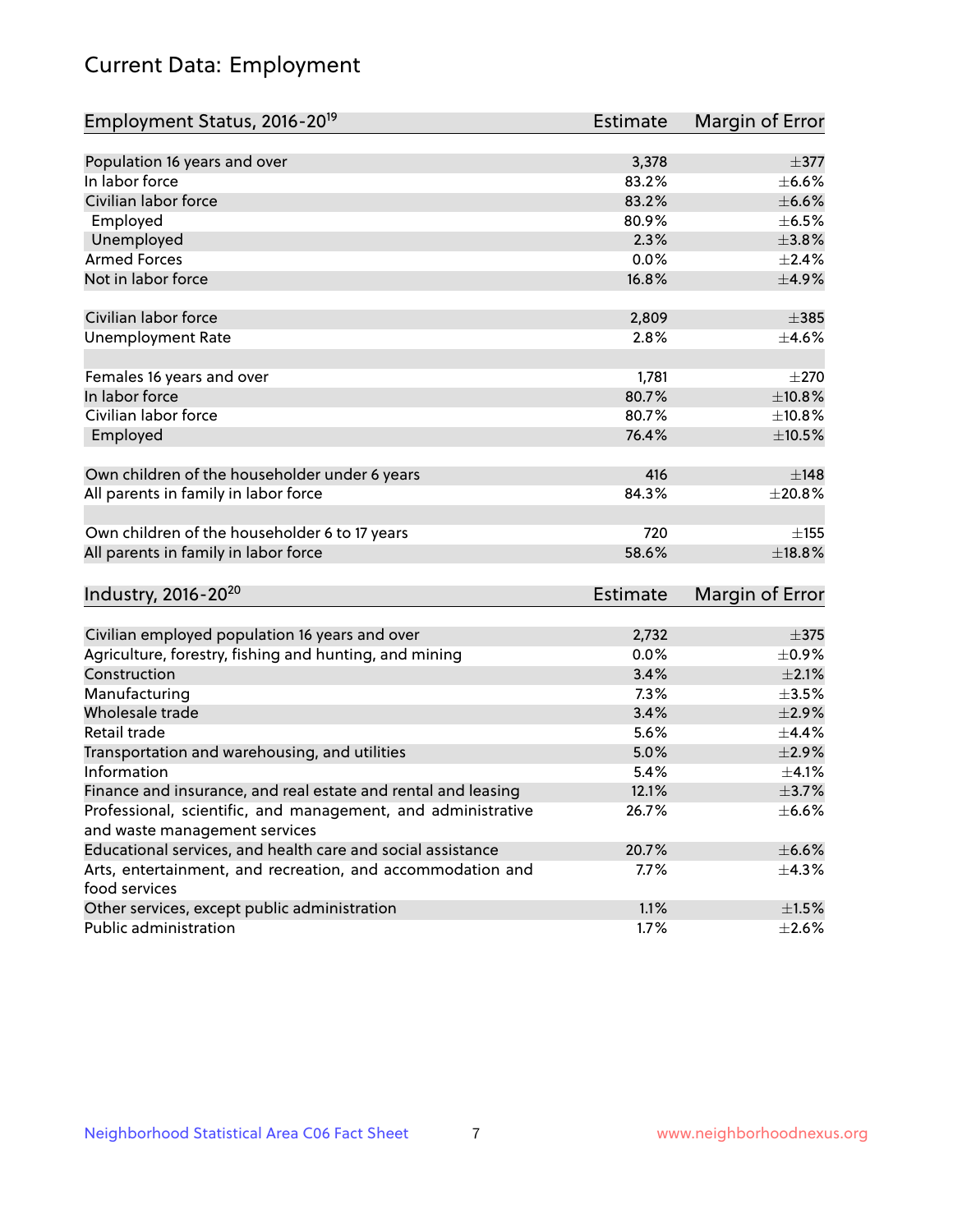# Current Data: Employment, continued...

| Occupation, 2016-20 <sup>21</sup>                                                                       | <b>Estimate</b> | Margin of Error |
|---------------------------------------------------------------------------------------------------------|-----------------|-----------------|
| Civilian employed population 16 years and over                                                          | 2,732           | $\pm$ 375       |
| Management, business, science, and arts occupations                                                     | 68.2%           | ±4.8%           |
| Service occupations                                                                                     | 4.9%            | $\pm 3.8\%$     |
| Sales and office occupations                                                                            | 22.3%           | $\pm$ 7.3%      |
| Natural resources, construction, and maintenance occupations                                            | 0.0%            | $\pm$ 0.9%      |
| Production, transportation, and material moving occupations                                             | 4.6%            | $\pm$ 3.3%      |
| Class of Worker, 2016-20 <sup>22</sup>                                                                  | Estimate        | Margin of Error |
| Civilian employed population 16 years and over                                                          | 2,732           | $\pm$ 375       |
| Private wage and salary workers                                                                         | 87.3%           | ±16.7%          |
| Government workers                                                                                      | 9.4%            | $\pm$ 6.1%      |
| Self-employed in own not incorporated business workers                                                  | 3.3%            | $\pm1.8\%$      |
| Unpaid family workers                                                                                   | 0.0%            | $\pm$ 0.9%      |
|                                                                                                         |                 |                 |
| Job Flows, 2019 <sup>23</sup>                                                                           |                 | 2019            |
| Total Jobs in Neighborhood Statistical Area                                                             |                 | 1,093           |
| Held by residents of Neighborhood Statistical Area                                                      |                 | 3.4%            |
| Held by non-residents of Neighborhood Statistical Area                                                  |                 | 96.6%           |
| Jobs by Industry Sector, 2019 <sup>24</sup>                                                             |                 | 2019            |
| Total Jobs in Neighborhood Statistical Area                                                             |                 | 1,093           |
| <b>Goods Producing sectors</b>                                                                          |                 | 1.4%            |
| Trade, Transportation, and Utilities sectors                                                            |                 | 22.9%           |
| All Other Services sectors                                                                              |                 | 75.8%           |
| Total Jobs in Neighborhood Statistical<br>held<br>by<br>Area<br>Neighborhood Statistical Area residents |                 | 37              |
| <b>Goods Producing sectors</b>                                                                          |                 | 13.5%           |
| Trade, Transportation, and Utilities sectors                                                            |                 | 8.1%            |
| All Other Services sectors                                                                              |                 | 78.4%           |
| Jobs by Earnings, 2019 <sup>25</sup>                                                                    |                 | 2019            |
| Total Jobs in Neighborhood Statistical Area                                                             |                 | 1,093           |
| Jobs with earnings \$1250/month or less                                                                 |                 | 34.6%           |
| Jobs with earnings \$1251/month to \$3333/month                                                         |                 | 38.6%           |
| Jobs with earnings greater than \$3333/month                                                            |                 | 26.8%           |
| Neighborhood Statistical<br>Jobs<br>in<br>held<br>by<br>Total<br>Area                                   |                 | 37              |
| Neighborhood Statistical Area residents                                                                 |                 |                 |
| Jobs with earnings \$1250/month or less                                                                 |                 | 10.8%           |
| Jobs with earnings \$1251/month to \$3333/month                                                         |                 | 48.6%           |
| Jobs with earnings greater than \$3333/month                                                            |                 | 40.5%           |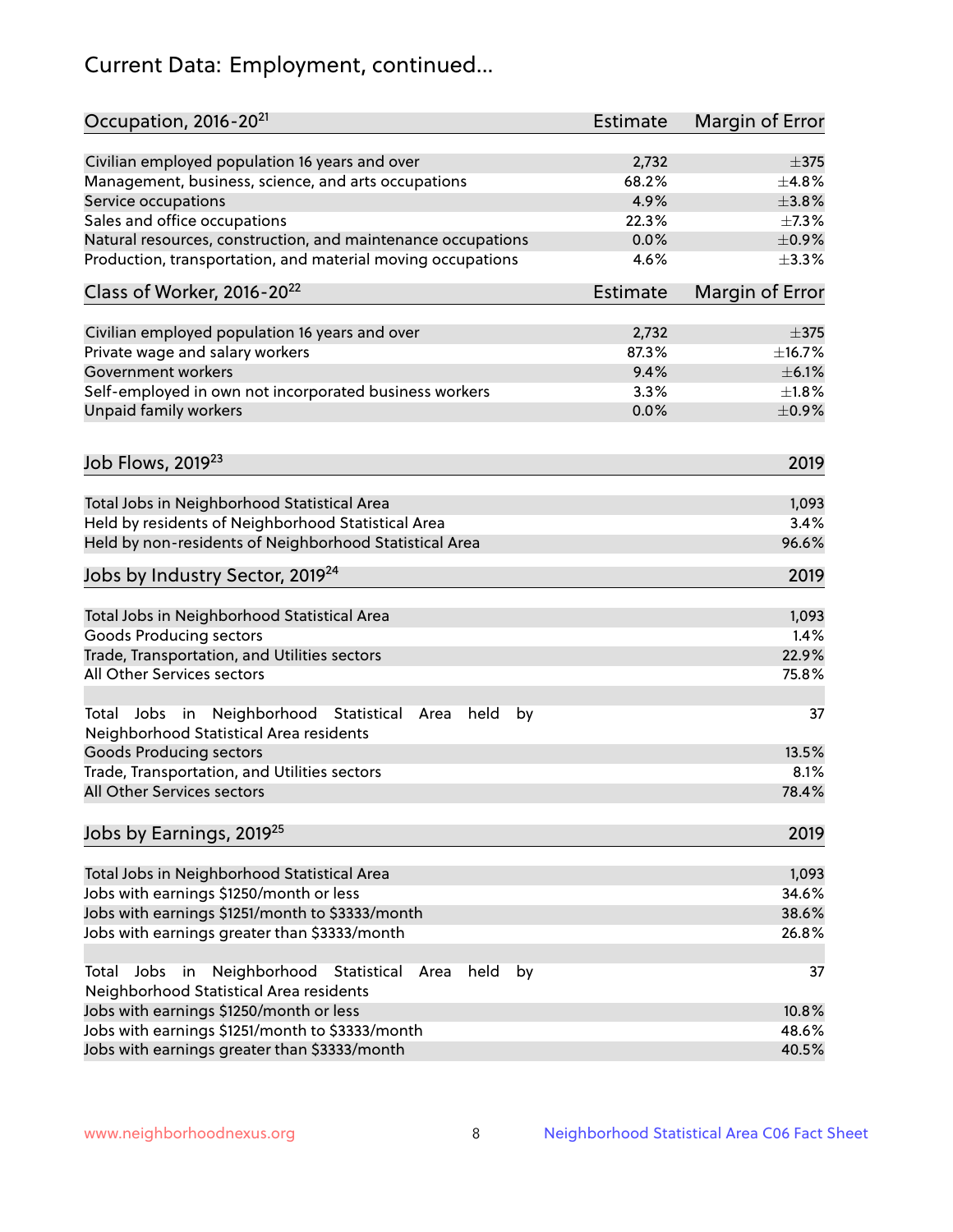# Current Data: Employment, continued...

| Jobs by Age of Worker, 2019 <sup>26</sup>                                                      | 2019  |
|------------------------------------------------------------------------------------------------|-------|
|                                                                                                |       |
| Total Jobs in Neighborhood Statistical Area                                                    | 1,093 |
| Jobs with workers age 29 or younger                                                            | 40.2% |
| Jobs with workers age 30 to 54                                                                 | 46.4% |
| Jobs with workers age 55 or older                                                              | 13.4% |
|                                                                                                |       |
| Total Jobs in Neighborhood Statistical Area held by<br>Neighborhood Statistical Area residents | 37    |
| Jobs with workers age 29 or younger                                                            | 13.5% |
| Jobs with workers age 30 to 54                                                                 | 48.6% |
| Jobs with workers age 55 or older                                                              | 37.8% |

### Current Data: Education

| School Enrollment, 2016-20 <sup>27</sup>       | Estimate | Margin of Error |
|------------------------------------------------|----------|-----------------|
|                                                |          |                 |
| Population 3 years and over enrolled in school | 1,238    | $\pm 245$       |
| Nursery school, preschool                      | 8.4%     | $+4.4%$         |
| Kindergarten                                   | 10.7%    | $+4.2%$         |
| Elementary school (grades 1-8)                 | 38.2%    | $\pm$ 7.5%      |
| High school (grades 9-12)                      | 14.2%    | $\pm$ 9.9%      |
| College or graduate school                     | 28.6%    | ±14.4%          |

| Educational Attainment, 2016-20 <sup>28</sup> | Estimate | Margin of Error |
|-----------------------------------------------|----------|-----------------|
|                                               |          |                 |
| Population 25 years and over                  | 2,871    | $\pm$ 333       |
| Less than 9th grade                           | 3.1%     | $\pm$ 4.4%      |
| 9th to 12th grade, no diploma                 | 0.0%     | $\pm1.8\%$      |
| High school graduate (includes equivalency)   | 3.2%     | $\pm 2.3\%$     |
| Some college, no degree                       | 3.5%     | $\pm 2.7\%$     |
| Associate's degree                            | 1.1%     | $\pm 1.2\%$     |
| Bachelor's degree                             | 49.8%    | $\pm$ 7.2%      |
| Graduate or professional degree               | 39.4%    | $\pm$ 6.3%      |
|                                               |          |                 |
| Percent high school graduate or higher        | 96.9%    | $\pm$ 5.7%      |
| Percent bachelor's degree or higher           | 89.2%    | $\pm$ 6.1%      |
|                                               |          |                 |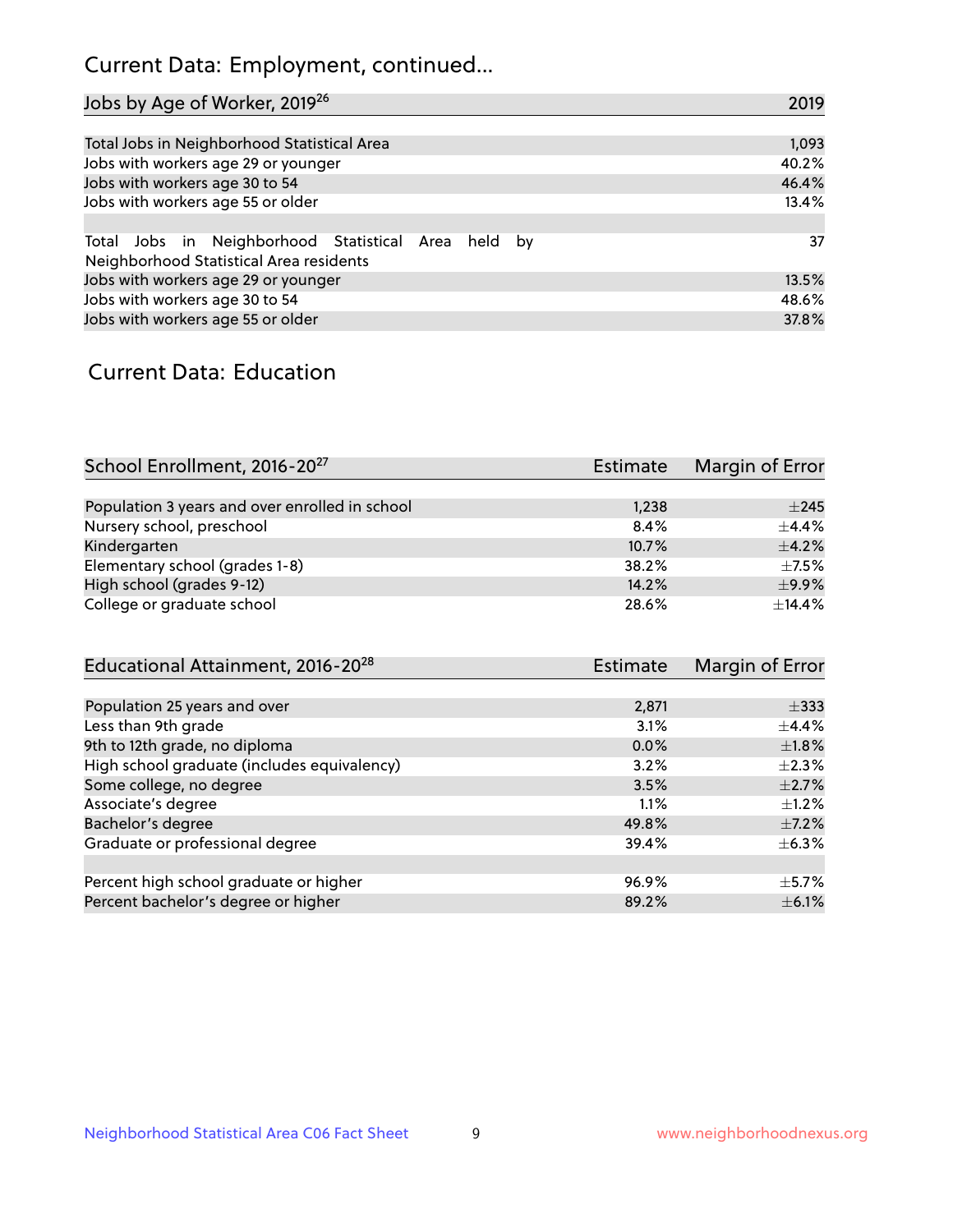# Current Data: Housing

| Households by Type, 2016-20 <sup>29</sup>            | <b>Estimate</b> | Margin of Error |
|------------------------------------------------------|-----------------|-----------------|
|                                                      |                 |                 |
| <b>Total households</b>                              | 1,875           | $\pm 207$       |
| Family households (families)                         | 49.7%           | $\pm$ 4.6%      |
| With own children under 18 years                     | 30.8%           | ±4.8%           |
| Married-couple family                                | 47.3%           | $\pm$ 4.9%      |
| With own children of the householder under 18 years  | 29.4%           | $\pm 4.5\%$     |
| Male householder, no spouse present, family          | 0.0%            | $\pm 1.0\%$     |
| With own children of the householder under 18 years  | 0.0%            | $\pm1.0\%$      |
| Female householder, no spouse present, family        | 2.4%            | $\pm 2.1\%$     |
| With own children of the householder under 18 years  | 1.4%            | $\pm 1.9\%$     |
| Nonfamily households                                 | 50.3%           | $\pm$ 8.6%      |
| Householder living alone                             | 36.2%           | $\pm 10.0\%$    |
| 65 years and over                                    | 2.4%            | ±1.9%           |
|                                                      |                 |                 |
| Households with one or more people under 18 years    | 31.2%           | $\pm$ 4.6%      |
| Households with one or more people 65 years and over | 8.0%            | $\pm 2.3\%$     |
| Average household size                               | 2.35            | $\pm$ 0.35      |
| Average family size                                  | 3.33            | $\pm$ 0.67      |
|                                                      |                 |                 |
| Housing Occupancy, 2016-20 <sup>30</sup>             | <b>Estimate</b> | Margin of Error |
| Total housing units                                  | 1,961           | $\pm 209$       |
| Occupied housing units                               | 95.6%           | $\pm 2.7\%$     |
| Vacant housing units                                 | 4.4%            | $\pm$ 4.4%      |
|                                                      |                 |                 |
| Homeowner vacancy rate                               | 0.0             | $\pm 2.0$       |
| Rental vacancy rate                                  | 6.5             | $\pm 8.0$       |
| Units in Structure, 2016-20 <sup>31</sup>            | <b>Estimate</b> | Margin of Error |
|                                                      |                 |                 |
| Total housing units                                  | 1,961           | $\pm 209$       |
| 1-unit, detached                                     | 52.0%           | ±4.8%           |
| 1-unit, attached                                     | 1.3%            | $\pm1.5\%$      |
| 2 units                                              | 1.0%            | $\pm 1.7\%$     |
| 3 or 4 units                                         | 0.0%            | $\pm$ 0.9%      |
| 5 to 9 units                                         | 1.4%            | $\pm 1.7\%$     |
| 10 to 19 units                                       | 5.0%            | $\pm$ 3.4%      |
| 20 or more units                                     | 35.8%           | $\pm$ 7.7%      |
| Mobile home                                          | 0.0%            | $\pm$ 0.9%      |
| Boat, RV, van, etc.                                  | 3.5%            | $\pm$ 5.9%      |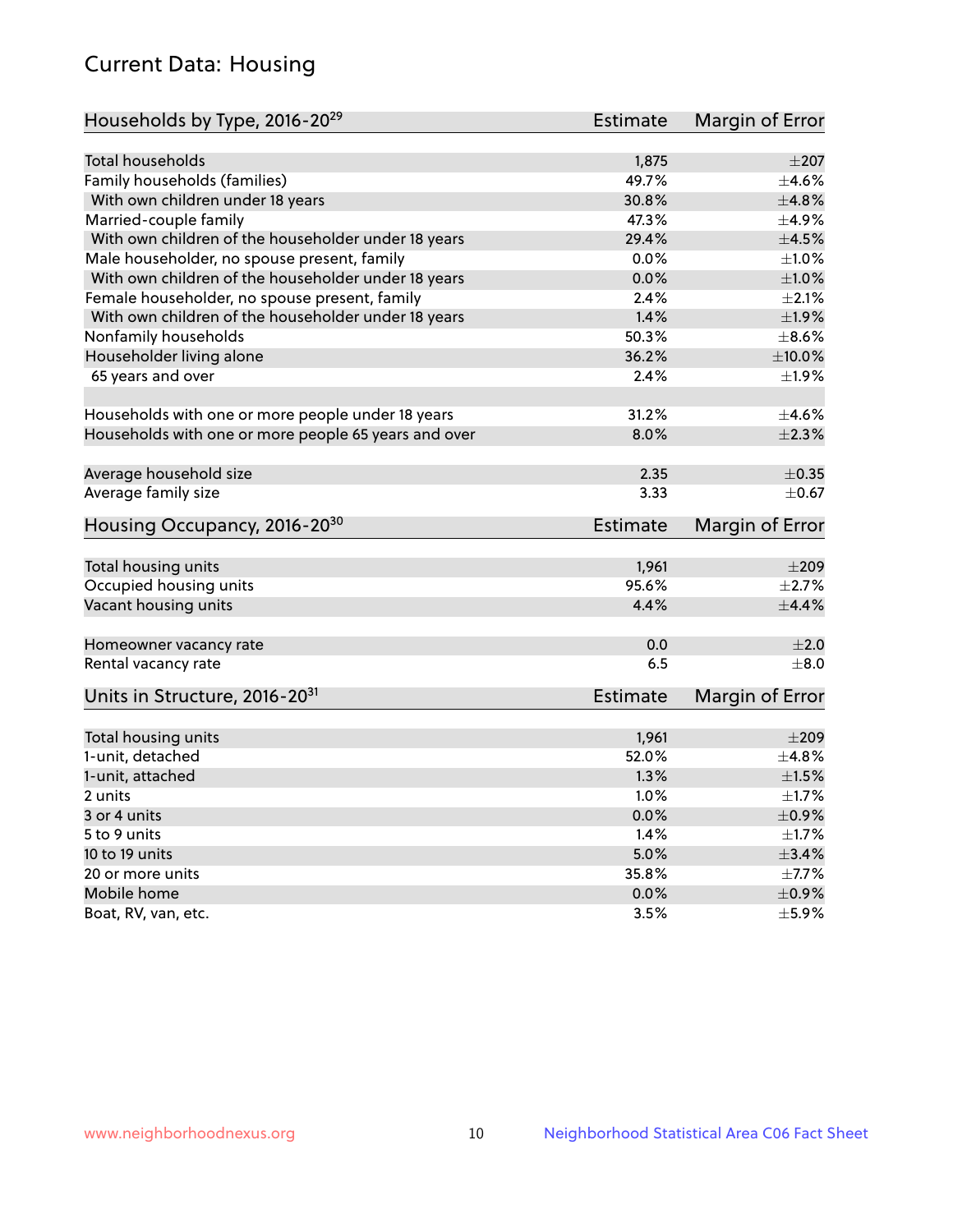# Current Data: Housing, continued...

| Year Structure Built, 2016-20 <sup>32</sup>    | <b>Estimate</b> | Margin of Error |
|------------------------------------------------|-----------------|-----------------|
| Total housing units                            | 1,961           | $\pm 209$       |
| Built 2014 or later                            | 11.0%           | $\pm$ 4.7%      |
| Built 2010 to 2013                             | 0.7%            | $\pm 1.2\%$     |
| Built 2000 to 2009                             | 10.3%           | ±4.8%           |
| Built 1990 to 1999                             | 29.7%           | $\pm$ 8.6%      |
| Built 1980 to 1989                             | 8.5%            | ±4.8%           |
| Built 1970 to 1979                             | 1.7%            | $\pm1.6\%$      |
| Built 1960 to 1969                             | 3.9%            | $\pm 2.2\%$     |
| Built 1950 to 1959                             | 14.4%           | $\pm$ 4.7%      |
| Built 1940 to 1949                             | 12.5%           | ±4.8%           |
| Built 1939 or earlier                          | 7.3%            | $\pm$ 4.6%      |
| Housing Tenure, 2016-2033                      | <b>Estimate</b> | Margin of Error |
| Occupied housing units                         | 1,875           | $\pm 207$       |
| Owner-occupied                                 | 48.8%           | $\pm$ 3.9%      |
| Renter-occupied                                | 51.2%           | ±7.8%           |
| Average household size of owner-occupied unit  | 3.22            | $\pm$ 0.61      |
| Average household size of renter-occupied unit | 1.53            | $\pm$ 0.40      |
| Residence 1 Year Ago, 2016-20 <sup>34</sup>    | <b>Estimate</b> | Margin of Error |
| Population 1 year and over                     | 4,294           | ±418            |
| Same house                                     | 79.5%           | $\pm$ 7.0%      |
| Different house in the U.S.                    | 20.0%           | $\pm$ 7.7%      |
| Same county                                    | 8.3%            | ±4.8%           |
| Different county                               | 11.7%           | $\pm$ 6.2%      |
| Same state                                     | 7.5%            | $\pm$ 5.0%      |
| Different state                                | 4.2%            | $\pm$ 3.8%      |
| Abroad                                         | 0.5%            | $\pm 1.0\%$     |
| Value of Housing Unit, 2016-20 <sup>35</sup>   | <b>Estimate</b> | Margin of Error |
| Owner-occupied units                           | 915             | $\pm$ 125       |
| Less than \$50,000                             | 1.6%            | $\pm$ 6.1%      |
| \$50,000 to \$99,999                           | 0.0%            | $\pm$ 4.4%      |
| \$100,000 to \$149,999                         | 0.0%            | ±2.8%           |
| \$150,000 to \$199,999                         | 0.9%            | $\pm 3.0\%$     |
| \$200,000 to \$299,999                         | 5.0%            | ±4.4%           |
| \$300,000 to \$499,999                         | 10.9%           | $\pm$ 6.3%      |
| \$500,000 to \$999,999                         | 62.5%           | ±14.1%          |
| \$1,000,000 or more                            | 19.1%           | $\pm$ 8.0%      |
|                                                |                 |                 |
| Mortgage Status, 2016-20 <sup>36</sup>         | <b>Estimate</b> | Margin of Error |
| Owner-occupied units                           | 915             | $\pm$ 125       |
| Housing units with a mortgage                  | 86.3%           | $\pm$ 7.4%      |
| Housing units without a mortgage               | 13.7%           | $\pm$ 6.5%      |

Neighborhood Statistical Area C06 Fact Sheet 11 11 www.neighborhoodnexus.org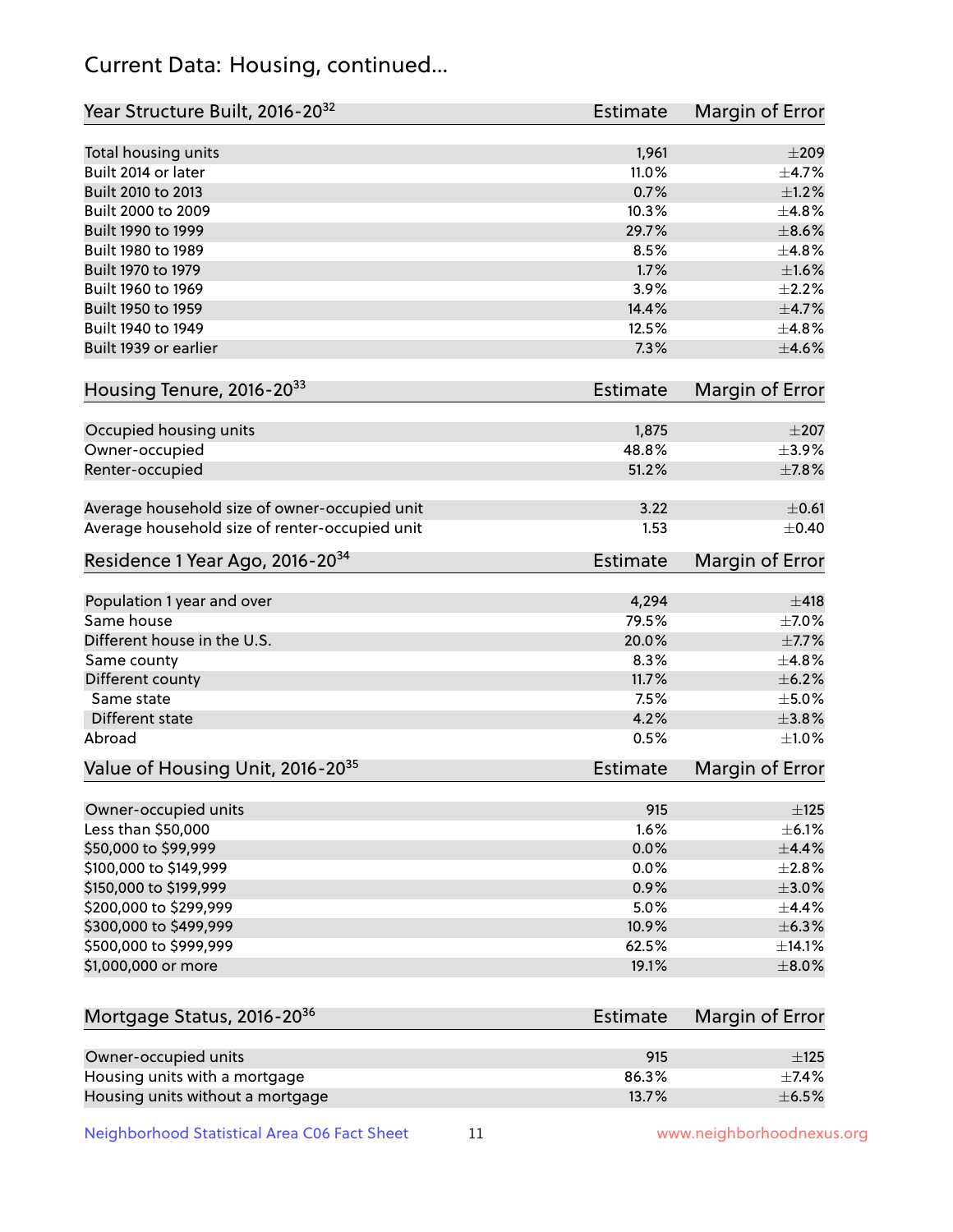# Current Data: Housing, continued...

| Selected Monthly Owner Costs, 2016-20 <sup>37</sup> | <b>Estimate</b> | Margin of Error |
|-----------------------------------------------------|-----------------|-----------------|
|                                                     |                 |                 |
| Housing units with a mortgage                       | 790             | $\pm$ 127       |
| Less than \$300                                     | 0.0%            | $\pm$ 3.3%      |
| \$300 to \$499                                      | 0.0%            | ±3.3%           |
| \$500 to \$999                                      | $0.0\%$         | $\pm$ 5.1%      |
| \$1,000 to \$1,499                                  | 1.6%            | $\pm$ 3.2%      |
| \$1,500 to \$1,999                                  | 4.9%            | ±4.8%           |
| \$2,000 to \$2,999                                  | 24.9%           | ±11.5%          |
| \$3,000 or more                                     | 68.7%           | ±11.9%          |
|                                                     |                 |                 |
| Median (dollars)                                    | \$3,851         | $\pm$ 179       |
|                                                     |                 |                 |
| Housing units without a mortgage                    | 125             | $\pm 62$        |
| Less than \$150                                     | 0.0%            | $\pm 20.5\%$    |
| \$150 to \$249                                      | 0.0%            | $\pm 20.5\%$    |
| \$250 to \$349                                      | 0.0%            | $\pm 20.5\%$    |
| \$350 to \$499                                      | 0.0%            | $\pm 20.5\%$    |
| \$500 to \$699                                      | 4.4%            | ±19.3%          |
| \$700 or more                                       | 95.6%           | $\pm$ 33.9%     |
|                                                     |                 |                 |
| Median (dollars)                                    | \$1,184         | $\pm 290$       |

| Selected Monthly Owner Costs as a Percentage of | Estimate | Margin of Error |
|-------------------------------------------------|----------|-----------------|
| Household Income, 2016-2038                     |          |                 |
|                                                 |          |                 |
| Housing units with a mortgage <sup>39</sup>     | 790      | $\pm$ 176       |
| Less than 20.0 percent                          | 56.2%    | $\pm$ 11.3%     |
| 20.0 to 24.9 percent                            | 17.0%    | $\pm$ 6.4%      |
| 25.0 to 29.9 percent                            | 9.8%     | $\pm$ 8.4%      |
| 30.0 to 34.9 percent                            | 7.5%     | $\pm$ 5.7%      |
| 35.0 percent or more                            | 9.5%     | $\pm$ 6.4%      |
|                                                 |          |                 |
| Housing units without a mortgage <sup>40</sup>  | 125      | $\pm 78$        |
| Less than 10.0 percent                          | 52.8%    | ±21.9%          |
| 10.0 to 14.9 percent                            | 28.6%    | $\pm$ 12.4%     |
| 15.0 to 19.9 percent                            | 12.5%    | ±20.8%          |
| 20.0 to 24.9 percent                            | $0.0\%$  | $\pm$ 14.5%     |
| 25.0 to 29.9 percent                            | $0.0\%$  | $\pm$ 14.5%     |
| 30.0 to 34.9 percent                            | $0.0\%$  | $\pm$ 14.5%     |
| 35.0 percent or more                            | 6.1%     | ±26.4%          |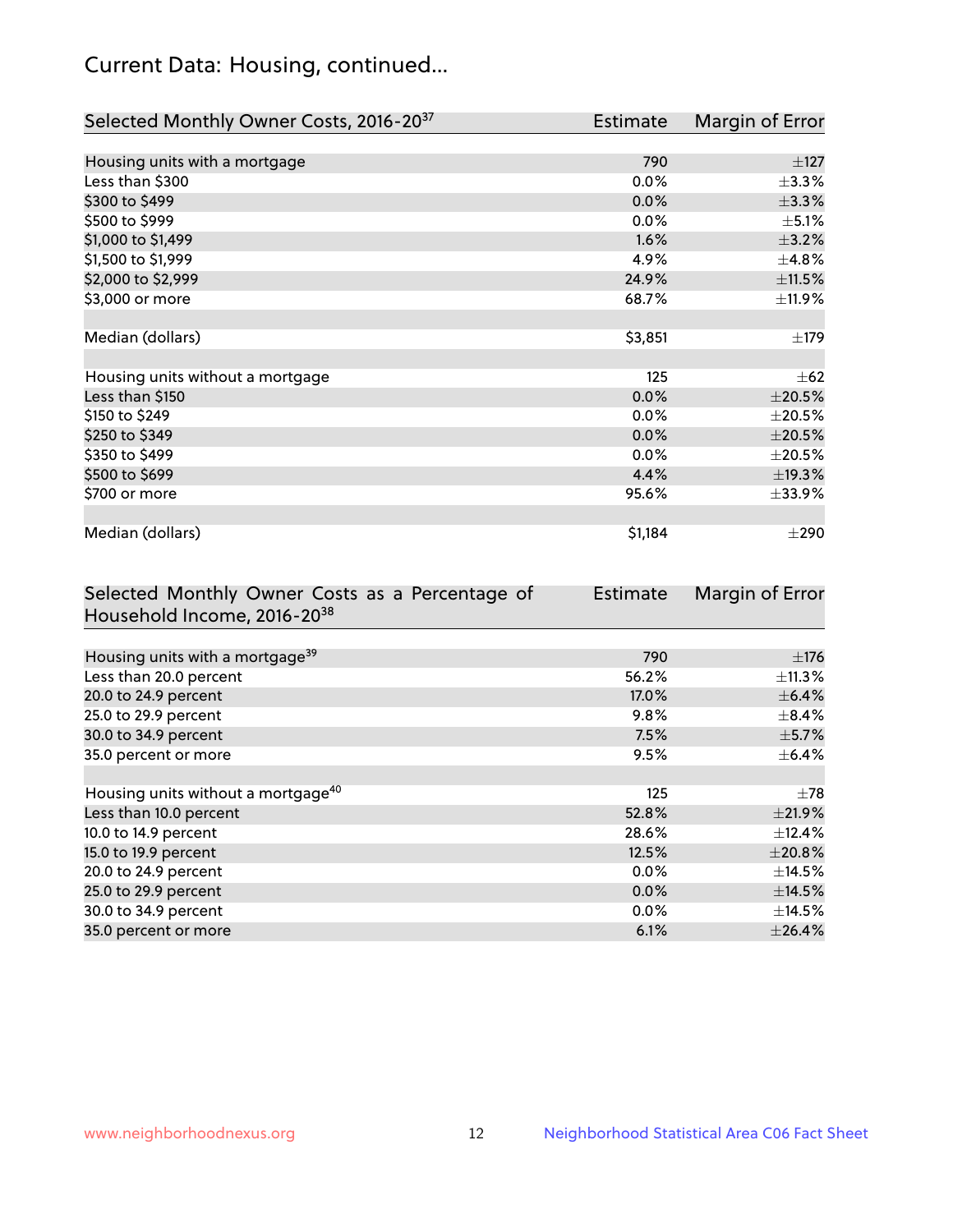# Current Data: Housing, continued...

| Gross Rent, 2016-20 <sup>41</sup>               | <b>Estimate</b> | Margin of Error |
|-------------------------------------------------|-----------------|-----------------|
|                                                 |                 |                 |
| Occupied units paying rent                      | 875             | $\pm$ 135       |
| Less than \$200                                 | 0.0%            | $\pm 3.6\%$     |
| \$200 to \$499                                  | 0.0%            | $\pm$ 5.1%      |
| \$500 to \$749                                  | 0.0%            | $\pm$ 4.6%      |
| \$750 to \$999                                  | 0.0%            | $\pm 3.6\%$     |
| \$1,000 to \$1,499                              | 57.7%           | ±16.7%          |
| \$1,500 to \$1,999                              | 33.5%           | ±12.7%          |
| \$2,000 or more                                 | 8.8%            | $\pm$ 8.9%      |
| Median (dollars)                                | \$1,455         | $\pm$ 44        |
|                                                 |                 |                 |
| No rent paid                                    | 85              | $\pm$ 118       |
|                                                 |                 |                 |
| Gross Rent as a Percentage of Household Income, | <b>Estimate</b> | Margin of Error |
| $2016 - 20^{42}$                                |                 |                 |
|                                                 |                 |                 |
| Occupied units paying rent <sup>43</sup>        | 843             | $\pm 242$       |
| Less than 15.0 percent                          | 6.4%            | $\pm$ 4.5%      |
| 15.0 to 19.9 percent                            | 21.7%           | $\pm$ 10.2%     |
| 20.0 to 24.9 percent                            | 8.1%            | $\pm$ 6.6%      |
| 25.0 to 29.9 percent                            | 19.1%           | $\pm$ 9.2%      |
| 30.0 to 34.9 percent                            | 6.0%            | $\pm$ 7.1%      |
| 35.0 percent or more                            | 38.7%           | ±17.8%          |

# Current Data: Transportation

| Commuting to Work, 2016-20 <sup>44</sup>  | <b>Estimate</b> | Margin of Error |
|-------------------------------------------|-----------------|-----------------|
|                                           |                 |                 |
| Workers 16 years and over                 | 2,692           | $\pm$ 297       |
| Car, truck, or van - drove alone          | 83.0%           | $\pm$ 12.2%     |
| Car, truck, or van - carpooled            | 2.4%            | $\pm$ 1.7%      |
| Public transportation (excluding taxicab) | 0.5%            | $\pm$ 0.9%      |
| Walked                                    | $0.0\%$         | $\pm$ 0.7%      |
| Other means                               | 0.9%            | $\pm$ 1.4%      |
| Worked at home                            | 13.2%           | $\pm$ 8.7%      |
|                                           |                 |                 |
| Mean travel time to work (minutes)        | 20.2            | ±1.4            |

| Access to a Vehicle, 2016-20 <sup>45</sup> | Estimate | Margin of Error |
|--------------------------------------------|----------|-----------------|
|                                            |          |                 |
| Occupied housing units                     | 1,875    | $\pm 207$       |
| No vehicles available                      | 5.4%     | $+7.1%$         |
| 1 vehicle available                        | 32.5%    | $\pm$ 7.5%      |
| 2 vehicles available                       | 53.0%    | $\pm$ 6.7%      |
| 3 or more vehicles available               | 9.1%     | $+4.3%$         |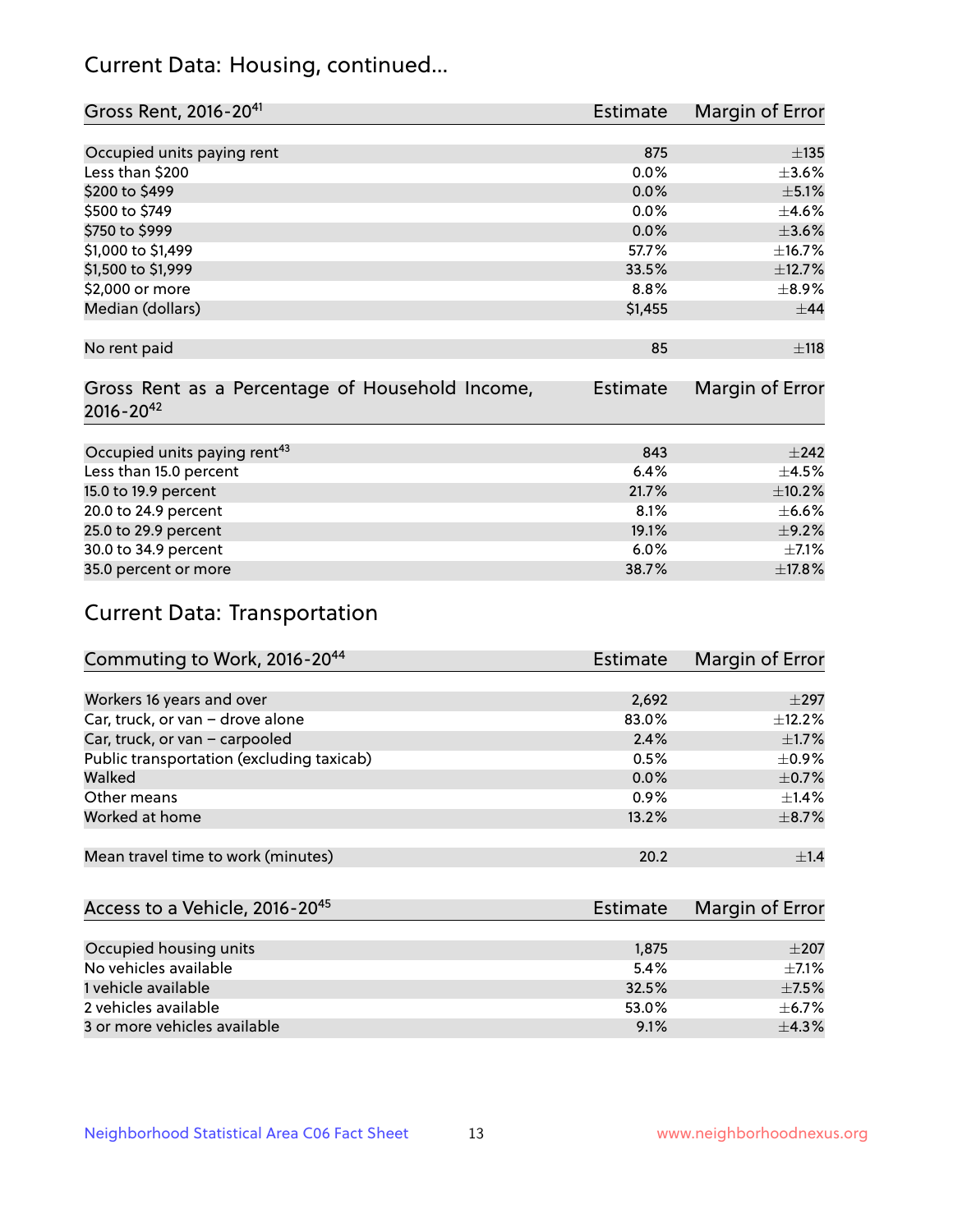# Current Data: Health

| Health Insurance coverage, 2016-2046                    | <b>Estimate</b> | Margin of Error |
|---------------------------------------------------------|-----------------|-----------------|
|                                                         |                 |                 |
| Civilian Noninstitutionalized Population                | 4,412           | $\pm$ 435       |
| With health insurance coverage                          | 98.3%           | $\pm$ 13.1%     |
| With private health insurance coverage                  | 96.7%           | ±12.9%          |
| With public health coverage                             | 8.2%            | $\pm$ 3.3%      |
| No health insurance coverage                            | 1.7%            | $\pm1.8\%$      |
| Civilian Noninstitutionalized Population Under 19 years | 1,173           | $\pm$ 1,173     |
| No health insurance coverage                            | 0.0%            | $\pm 2.2\%$     |
|                                                         |                 |                 |
| Civilian Noninstitutionalized Population 19 to 64 years | 3,036           | $\pm$ 332       |
| In labor force:                                         | 2,733           | $\pm$ 307       |
| Employed:                                               | 2,656           | $\pm 300$       |
| With health insurance coverage                          | 98.7%           | ±15.8%          |
| With private health insurance coverage                  | 98.7%           | ±15.8%          |
| With public coverage                                    | 3.5%            | $\pm$ 4.6%      |
| No health insurance coverage                            | 1.3%            | $\pm 1.3\%$     |
|                                                         |                 |                 |
| Unemployed:                                             | 77              | $\pm 300$       |
| With health insurance coverage                          | 49.5%           | ±72.3%          |
| With private health insurance coverage                  | 49.5%           | ±72.3%          |
| With public coverage                                    | 0.0%            | $\pm 23.5\%$    |
| No health insurance coverage                            | 50.5%           | ±45.8%          |
|                                                         |                 |                 |
| Not in labor force:                                     | 303             | $\pm$ 127       |
| With health insurance coverage                          | 100.0%          | $\pm$ 0.0%      |
| With private health insurance coverage                  | 100.0%          | $\pm$ 0.0%      |
| With public coverage                                    | 0.0%            | $\pm$ 6.0%      |
| No health insurance coverage                            | $0.0\%$         | $\pm$ 6.0%      |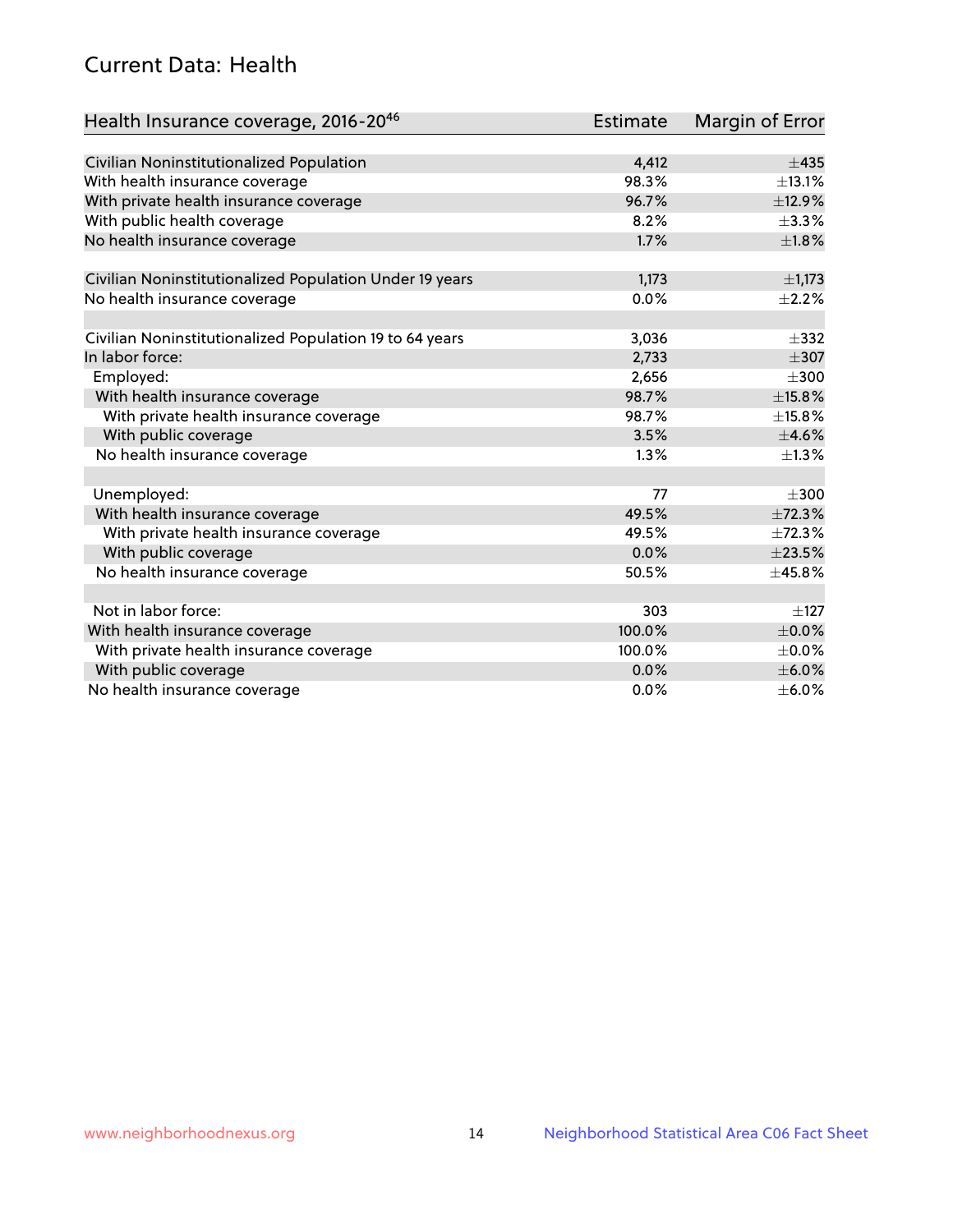#### Notes:

- 1. Source: U.S. Census Bureau, Decennial Census 2000, SF1 tables P8, P12; American Community Survey, tables B01001, B03002
- 2. This category includes Pacific Islanders, Native Americans and Alaska Natives, people who identify as some other race, and those who identify as bi/multi racial.
- 3. Source: U.S. Census Bureau, Decennial Census 2000, SF1 tables P15, P16, P18, P19; American Community Survey, tables B11001, B11005, B11003
- 4. Source: U.S. Census Bureau, Decennial Census 2000, SF3 table P37; American Community Survey, table B15002
- 5. Source: U.S. Census Bureau, Longitudinal Employer-Household Dynamics Residential Area Characteristics, Table JT01 (Primary Jobs); Workplace Area Characteristics, Table JT00 (All Jobs)
- 6. Source: U.S. Census Bureau, Decennial Census 2000, SF3 tables P52, P87; American Community Survey, tables B19001, B17001
- 7. Source: U.S. Census Bureau, Decennial Census 2000, SF1 tables H3, H4; American Community Survey, tables B25002, B25009
- 8. Source: U.S. Census Bureau, Decennial Census 2000, SF3 table H44; American Community Survey, tables B25044
- 9. Source: Atlanta Police Department, COBRA; U.S. Census Bureau, American Community Survey, table B01001
- 10. Source: U.S. Census Bureau, American Community Survey, table B01001
- 11. Source: U.S. Census Bureau, American Community Survey, table B03002
- 12. Source: U.S. Census Bureau, American Community Survey, table B05002
- 13. Source: U.S. Census Bureau, American Community Survey, table B05003
- 14. Source: U.S. Census Bureau, American Community Survey, tables B19001, B19025, B19051, B19061, B19055, B19065, B19059, B19069, B19056, B19066, B19057, B19067, B22001, B19101, B19127
- 15. Source: U.S. Census Bureau, American Community Survey, tables B19201, B19214, B20017, B19313
- 16. Source: U.S. Census Bureau, American Community Survey, table B17010
- 17. Source: U.S. Census Bureau, American Community Survey, tables B17001, B17006, B17021, B17007. Table totals may be lower than the total population, as they are based on the population for whom poverty status is determined.
- 18. Source: U.S. Census Bureau, American Community Survey, B17001H, B17001B, B17001D, B17001I. Table totals may be lower than the total population, as they are based on the population for whom poverty status is determined.
- 19. Source: U.S. Census Bureau, American Community Survey, tables B23001, B23008
- 20. Source: U.S. Census Bureau, American Community Survey, table C24030
- 21. Source: U.S. Census Bureau, American Community Survey, table C24010
- 22. Source: U.S. Census Bureau, American Community Survey, table B24080
- 23. Source: U.S. Census Bureau, Longitudinal Employer-Household Dynamics Origin-Destination Data, Tables JT00 Main and JT00 Aux
- 24. Source: U.S. Census Bureau, Longitudinal Employer-Household Dynamics Origin-Destination Data, Tables JT00 Main and JT00 Aux
- 25. Source: U.S. Census Bureau, Longitudinal Employer-Household Dynamics Origin-Destination Data, Tables JT00 Main and JT00 Aux
- 26. Source: U.S. Census Bureau, Longitudinal Employer-Household Dynamics Origin-Destination Data, Tables JT00 Main and JT00 Aux
- 27. Source: U.S. Census Bureau, American Community Survey, table B14001
- 28. Source: U.S. Census Bureau, American Community Survey, table B15002
- 29. Source: U.S. Census Bureau, American Community Survey, tables B11001, B11003, B11007, B11005, B09019
- 30. Source: U.S. Census Bureau, American Community Survey, tables B25002, B25003, B25004
- 31. Source: U.S. Census Bureau, American Community Survey, table B25024
- 32. Source: U.S. Census Bureau, American Community Survey, table B25034
- 33. Source: U.S. Census Bureau, American Community Survey, tables B25009, B25008, B25003
- 34. Source: U.S. Census Bureau, American Community Survey, table B07003
- 35. Source: U.S. Census Bureau, American Community Survey, table B25075. This value is self-reported and may differ from home values as determined by the County Tax Assessor.
- 36. Source: U.S. Census Bureau, American Community Survey, table B25081
- 37. Source: U.S. Census Bureau, American Community Survey, table B25087
- 38. Source: U.S. Census Bureau, American Community Survey, table B25091
- 39. Excludes units where Selected Monthly Owner Costs as a Percentage of Income cannot be computed.
- 40. Excludes units where Selected Monthly Owner Costs as a Percentage of Income cannot be computed.
- 41. Source: U.S. Census Bureau, American Community Survey, table B25063
- 42. Source: U.S. Census Bureau, American Community Survey, table B25070
- 43. Excludes units where Gross Rent as a Percentage of Income cannot be computed.
- 44. Source: U.S. Census Bureau, American Community Survey, tables B08101, B08013
- 45. Source: U.S. Census Bureau, American Community Survey, table B25044
- 46. Source: U.S. Census Bureau, American Community Survey, tables B18135, B27011

The dagger (†) symbol denotes values that cannot be computed.